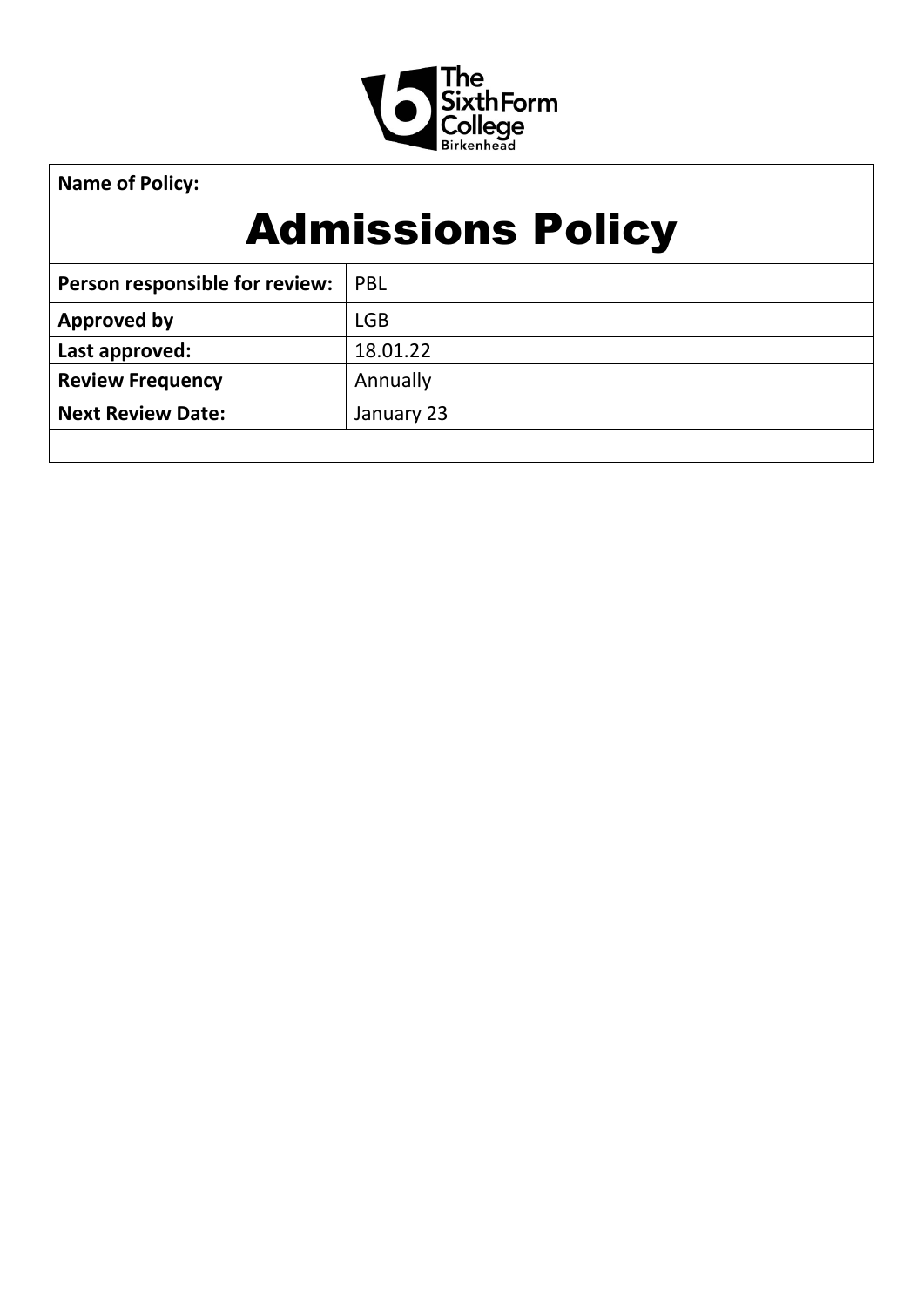# **Birkenhead Sixth Form College Admissions Policy**

# **1. Aims**

This policy applies to all Birkenhead Sixth Form College applicants. It sets out the College's key criteria for admitting students.

# **2. Statement of Principles**

- Policies and procedures used to admit students are clear, fair, explicit and consistently applied.
- All offers of places on courses are conditional (unless explicitly stated in an offer letter) and subject to the College being able to meet each applicant's individual support and study programme needs.
- Fair, effective and timely procedures exist for handling queries, appeals and complaints relating to the admission of students.

### **3. Equality and Diversity**

In accordance with the college's policies on equality and diversity, the College's admissions service is fully committed to fair and equal treatment for all applicants regardless of age (though in the context of being a 16-19 only institution), disability; gender reassignment; marriage and civil partnership; pregnancy and maternity; race; religion or belief; sex or sexual orientation.

### **4. Study programmes and entry requirements**

Birkenhead Sixth Form College sets minimum entry requirements for each programme of study. These entry requirements are reviewed annually by the Principal and the Senior Leadership Team and are published on our website at the start of each academic year. All study programmes are fulltime.

The College endeavours to keep its entry criteria as simple as possible. However, it is acknowledged that it is necessary to set some specific minimum entry criteria for some of our courses. These are stated in the courses section of our website.

# **5. Level 3 Programme (A Levels and Level 3 BTECs)**

We require at least five GCSEs including English Language and Maths; a minimum of three GCSEs at Grade 4 & two GCSEs at Grade 5. Level 2 BTECs and Level 2 CiDAs are not included as part of our entry criteria.

A combination of A Levels and BTEC Level 3 courses can be studied or Science T Level as a standalone full time course.

#### **6. Level 2 Foundation Programme**

If an applicant's GCSE results do not meet the entry criteria for Level 3 study, the College may be able to offer the applicant a place on a Foundation Programme which is a 3 year academic programme of study. To join this programme, students must have 5 GCSE grades at grade 3 including English Language. English Language and Maths can be retaken alongside the Foundation course where a 4 has not already been achieved. Students are required to achieve two grade 5s in their pathway subjects and a minimum of grade 4 in GCSE English to progress onto Level 3 study. Places are allocated at enrolment in August in application order.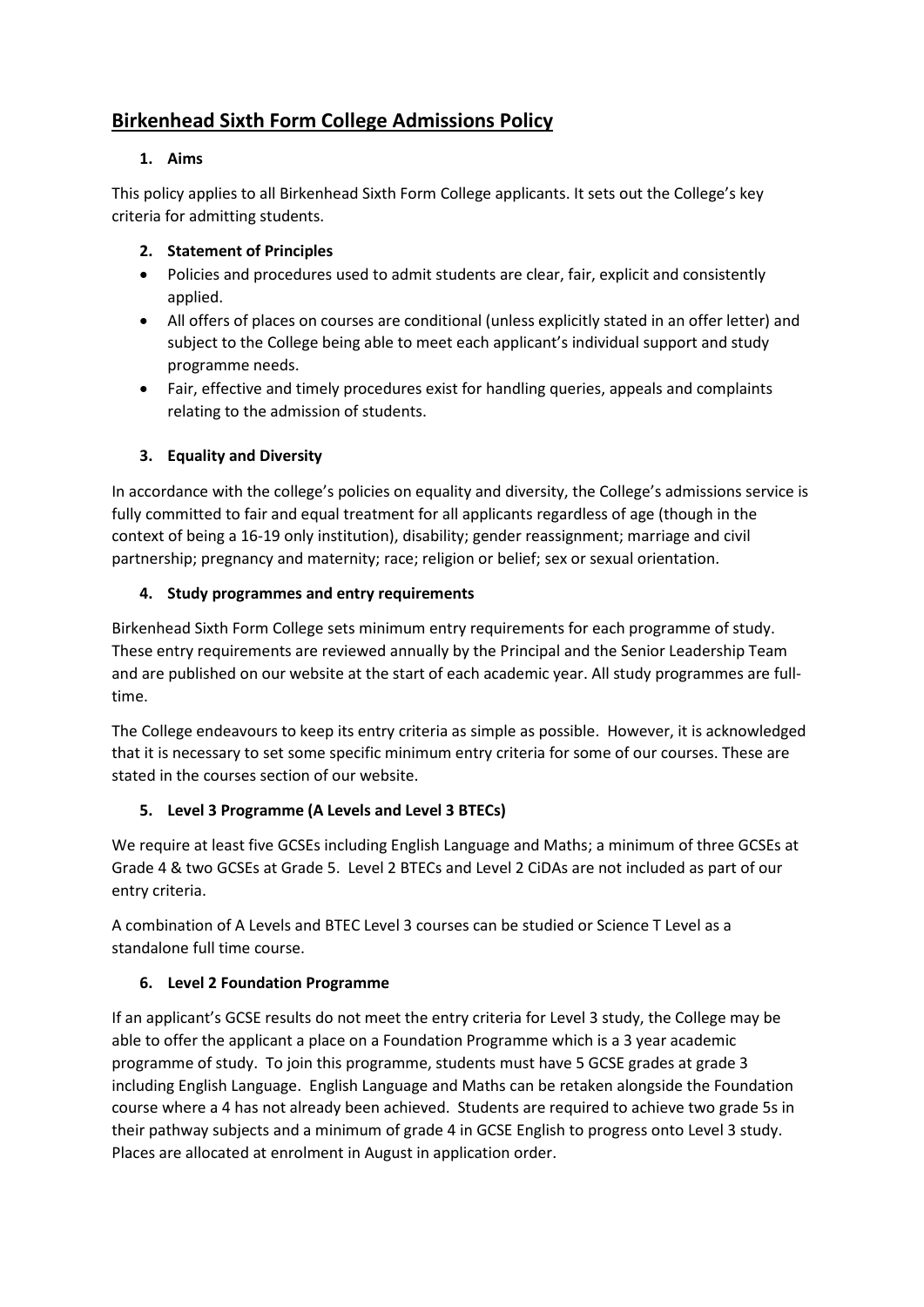- 7. **Our Partner High Schools, listed below, do not have a Sixth Form provision**.
	- Prenton High School
	- Ridgeway High School
	- The Birkenhead Park School
	- Woodchurch High School
	- Hillside High School

# **8. Applicants with support needs**

*Additional Learning Support -* The College has an Additional Learning Support service which seeks to support students who have disclosed a disability, learning difficulty or medical condition which may affect their studies. The service aims to remove any potential barriers to learning to help students develop their personal skills and confidence to become as independent as possible in their learning and help them achieve their learning goals, personal goals and further study/employment aspirations.

*Assessment of support needs* - In the case where an additional need has been disclosed at application or interview stage, the College will work closely with the student, their parents/carers and relevant agencies such as their high school or local authority in order to identify what support is most appropriate and to establish if this support can be provided. Any student who declares a learning need, disability or medical condition which may affect their learning will receive an assessment of their needs by a member of the Additional Learning Support team. An Individual Support Plan and on course support will be agreed and implemented. The plan will be reviewed and amended as necessary during the student's period of study at the college.

### **9. International students**

Applications from students who have not been ordinarily resident in the UK for the three years prior to the start of their programme will be classified as overseas applicants.

The College does not hold a licence to issue Confirmation of Acceptance of Studies (CAS) statements required by applicants to obtain UK Home Office Tier 4 immigration permission. Applicants must be able to prove that they have the right to remain in the UK for the entirety of their course.

If an applicant holds, or is due to hold, qualifications from a country other than England or Wales, they are asked to apply to UK ENIC for a statement of comparability. There is a fee for this service. This gives the applicant a GCSE equivalence for their qualifications and the College will make its conditional offer on that basis.

#### **10. Students who wish to re-enrol having not completed a study programme at the College**

Students who are applying to re-join the College having previously enrolled but having not completed their study programme will be considered on a case by case basis. Such students must complete an application form and state that they have previously enrolled at the college. They may be offered an interview after submitting the form.

The College will consider an application to restart from students who left the College with fitness for study issues where:

- The student withdrew from College of their own accord
- There is robust medical support outside of College and there is time before the restart to respond to this support
- Up to date medical evidence is submitted supporting the student's fitness for study at the restart date.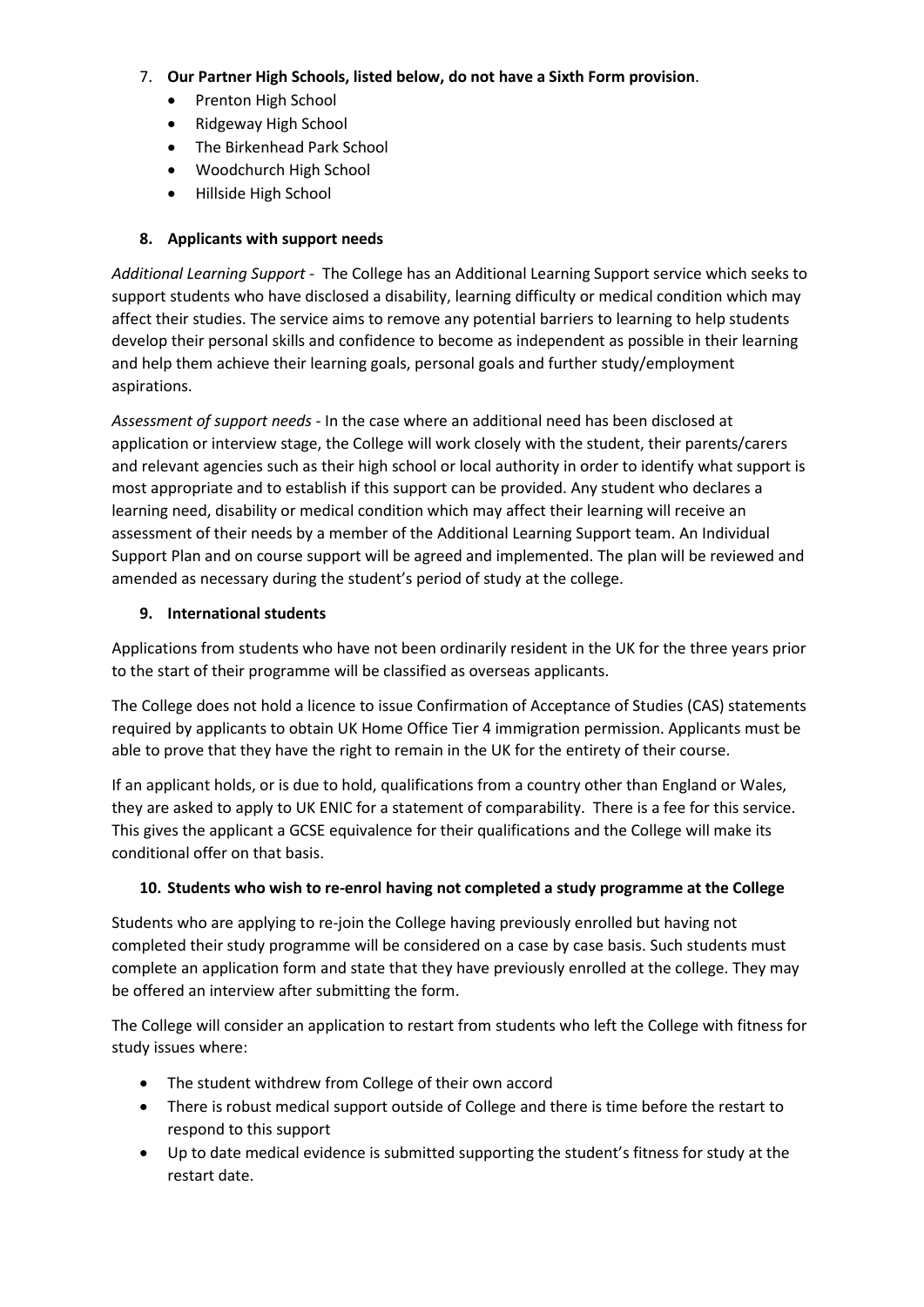• There is evidence of their fitness to study e.g. through voluntary or paid work

The decision to restart will be made by the Vice Principal in consultation with the Learning Support Team and relevant staff in the best interests of the student. Where there is insufficient evidence that the restart will be successful then it will be refused with the decision confirmed in writing.

Where the College offers the opportunity of a restart, the onus is on the student and their parents or carers to ensure they are recovered enough for the restart to work. Any restart will be conditional on maintaining reasonable expectations of attendance and progress as relapses would not be in the interests of the student.

Students who have previously enrolled and who are seeking to re-join the College may have specific conditions applied to any offer of a place. Such conditions will be put in a contract to be signed at enrolment.

### 11. **Applicants transferring from another institution**

The College does not accept transfers from other institutions partway through a study programme.

Year 12 students who are requesting to transfer from another post-16 institution to complete A Level and/or BTEC courses will be required to start their study programme again at the College.

### **12. Fee paying students**

As an Academy, we do not accept fee paying students

### **13. Criteria for offering places**

The College's entry requirements are stated on the website and admissions materials. They contain information about each course on offer as well as information on the College in general.

The deadline for receipt of applications is published and prominently displayed at College events, admissions literature and on the College website.

All applicants who apply by the deadline will be offered an interview and an offer of a place will be made subject to:

- A satisfactory course discussion interview where the student has demonstrated a commitment to the ethos of the College, provided a satisfactory school report and an appropriate study programme has been agreed
- The allocation of additional funding necessary to provide essential additional support which meets the specific needs of an individual applicant

If the applicant fails to attend their interview and does not contact the College, they will be notified that the College has withdrawn their application.

The criteria to be applied when deciding whether or not to offer an applicant a place at the college are:

- Students should be under 18 years of age on 31 August of the academic year in which they are seeking admission unless they have an Education, Health & Care Plan.
- The applicant should be committed to continuing with their education for the full duration of the study programme.
- The applicant should meet the entry requirements for their chosen study programme and for individual courses within the study programme